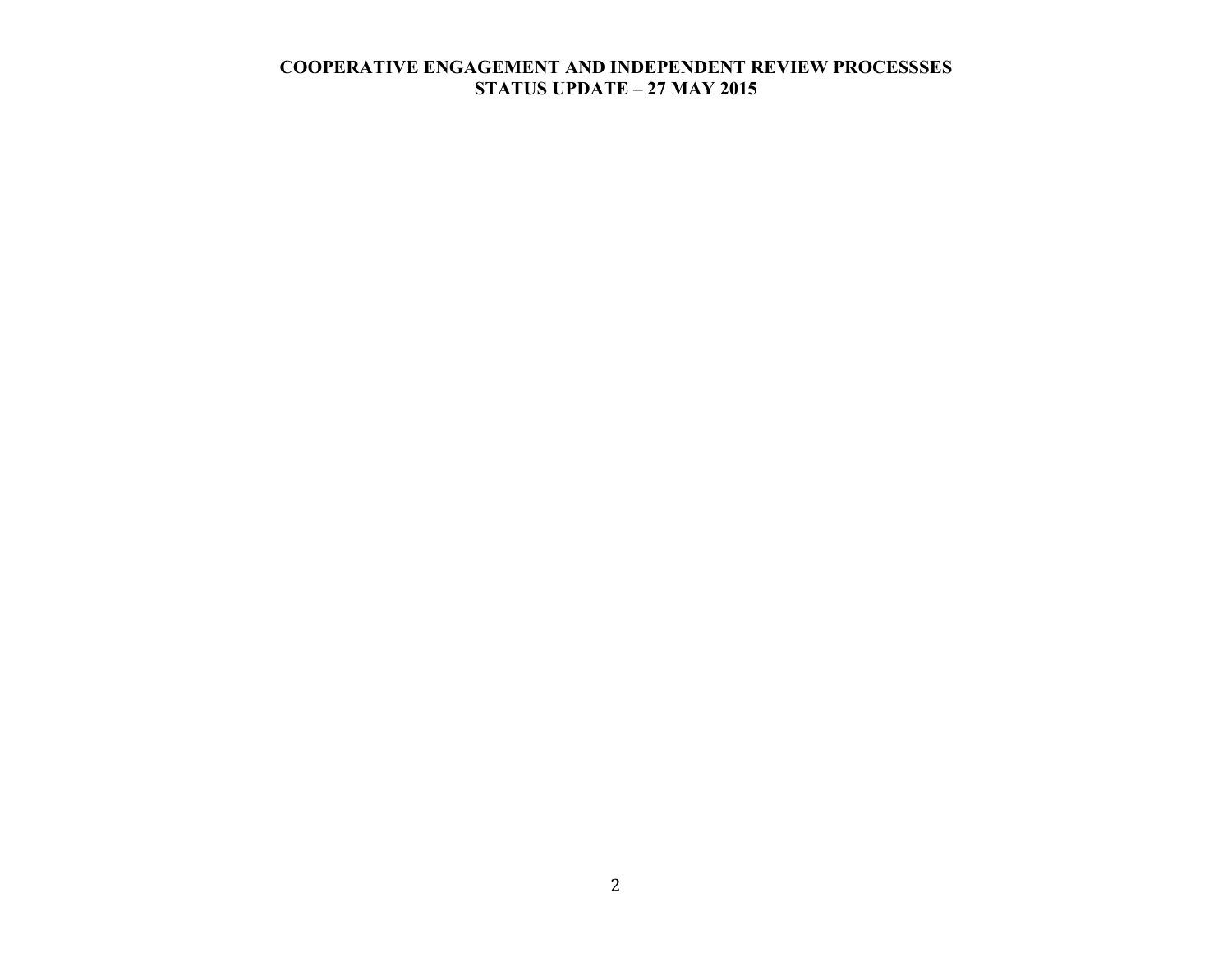# **RECENTLY CLOSED COOPERATIVE ENGAGEMENT PROCESS**

No recently closed CEP matters at this time.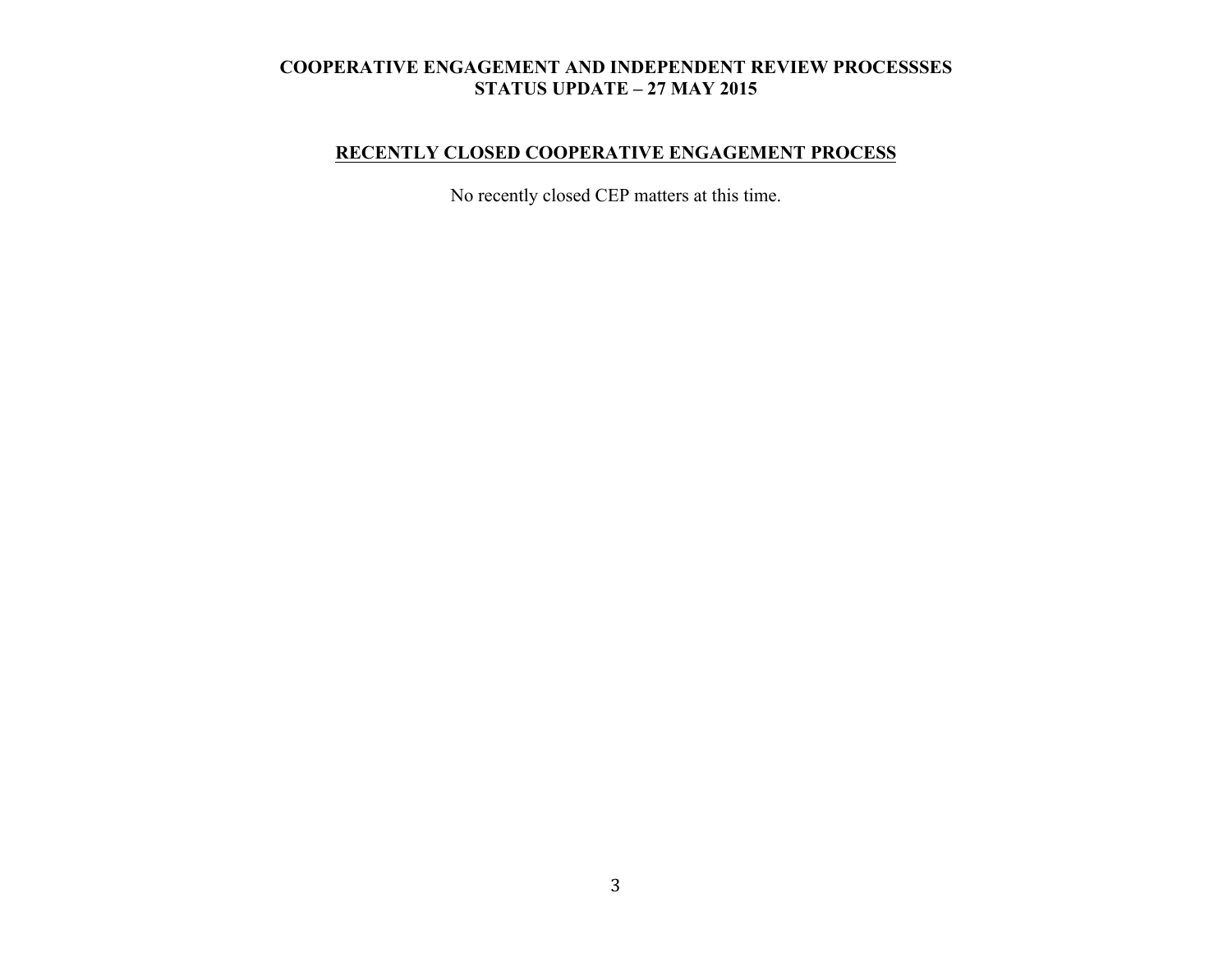### **ACTIVE INDEPENDENT REVIEW PROCESSES<sup>2</sup>**

| Date<br><b>ICANN</b><br>Received<br><b>Notice of</b><br><b>IRP</b> | Date IRP<br><b>Commenced</b><br>by ICDR | Requester                                                                                     | <b>Subject Matter</b> | <b>Status</b>                                                                                                                                                                                                                                                                                                                                                                                                     |
|--------------------------------------------------------------------|-----------------------------------------|-----------------------------------------------------------------------------------------------|-----------------------|-------------------------------------------------------------------------------------------------------------------------------------------------------------------------------------------------------------------------------------------------------------------------------------------------------------------------------------------------------------------------------------------------------------------|
| $11-Nov-2013$                                                      | 25-Nov-2013                             | DotConnectAfrica Trust<br>https://www.icann.org/resources/p<br>ages/dca-v-icann-2013-12-11-en | .AFRICA               | Panel Selection: The original Panel was<br>confirmed on 10 April 2014. Following<br>withdrawal of one of the three panelists for<br>personal reasons, a replacement panelist was<br>confirmed on 5 January 2015.<br>Written Submissions: Written submissions are<br>posted at<br>https://www.icann.org/resources/pages/dca-v-<br>icann-2013-12-11-en.<br>Hearing(s): A hearing took place on $22-23$ May<br>2015. |

<sup>&</sup>lt;sup>2</sup> The Independent Review Process (IRP) is a process by which any person materially affected by a decision or action by the Board that he or she asserts is inconsistent with the Articles of Incorporation or Bylaws may submit a request for independent review of that decision or action. (*See* Bylaws, Art. IV, § 3.) In order to be materially affected, the person must suffer injury or harm that is directly and causally connected to the Board's alleged violation of the Bylaws or the Articles of Incorporation, and not as a result of third parties acting in line with the Board's action. Further information regarding the IRP is available at: https://www.icann.org/resources/pages/mechanisms-2014-03-20-en.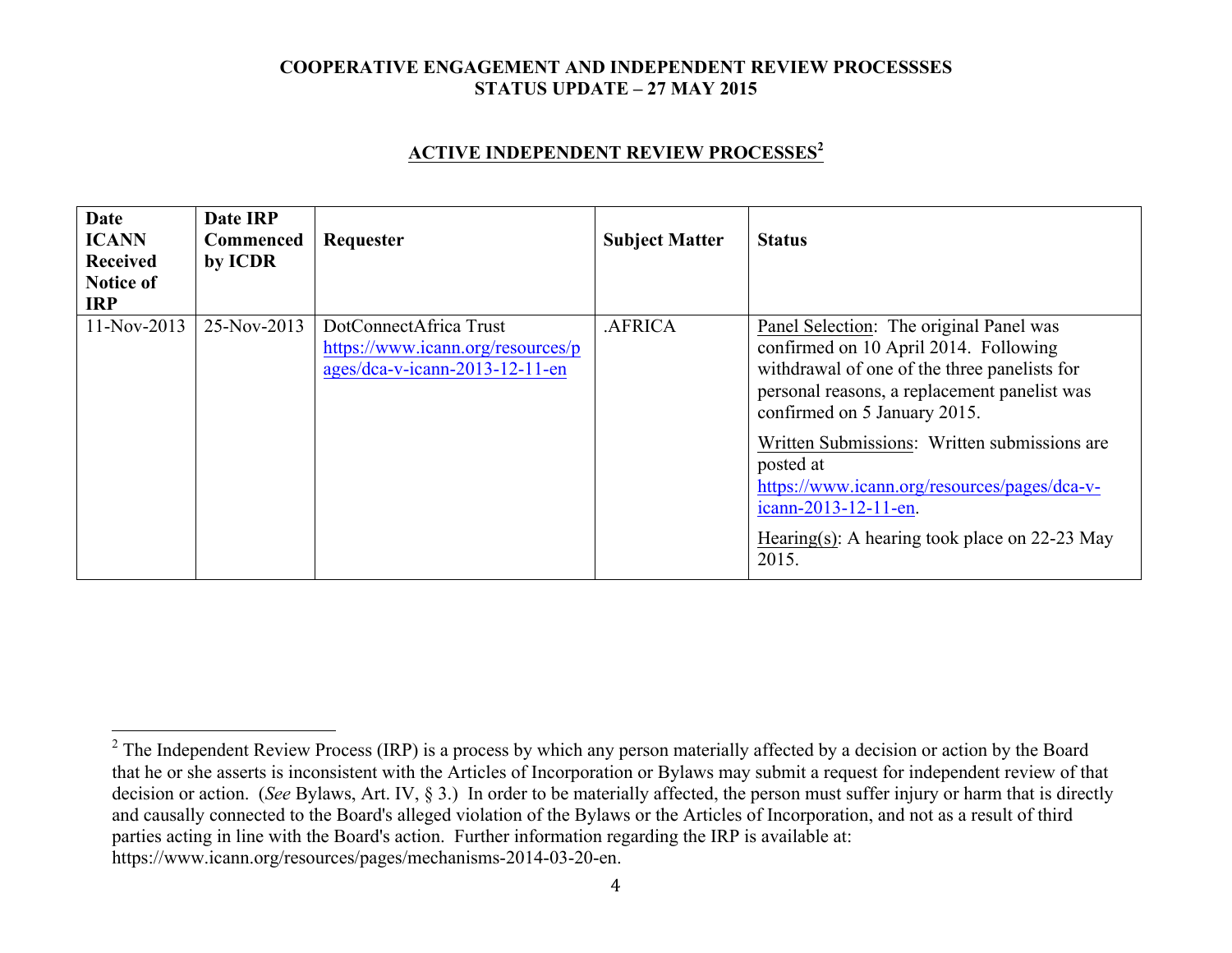| <b>Date</b><br><b>ICANN</b><br><b>Received</b><br><b>Notice of</b><br><b>IRP</b> | <b>Date IRP</b><br><b>Commenced</b><br>by ICDR | Requester                                                                                               | <b>Subject Matter</b> | <b>Status</b>                                                                                                                                                                                                                                                                                                                                         |
|----------------------------------------------------------------------------------|------------------------------------------------|---------------------------------------------------------------------------------------------------------|-----------------------|-------------------------------------------------------------------------------------------------------------------------------------------------------------------------------------------------------------------------------------------------------------------------------------------------------------------------------------------------------|
| 11-Jun-2014                                                                      | 13-Jun-2014                                    | Vistaprint Limited<br>https://www.icann.org/resources/p<br>ages/vistaprint-v-icann-2014-06-<br>$19$ -en | .WEBS                 | Panel Selection: The full Panel was confirmed on<br>13 January 2015.<br>Written Submissions: Written submissions are<br>posted at<br>https://www.icann.org/resources/pages/vistaprint-<br>v-icann-2014-06-19-en<br>Hearing(s): Procedural hearing took place on $26$<br>January 2015. A hearing has been scheduled for<br>28 May 2015, 9:30 a.m. PDT. |
| 17-Jul-2014                                                                      | 24-Jul-2014                                    | Merck KGaA<br>https://www.icann.org/resources/p<br>ages/merck-v-icann-2014-07-22-<br>en                 | .MERCK<br>.MERCKMSD   | Panel Selection: The full Panel was confirmed on<br>11 March 2015.<br>Written Submissions: Written submissions are<br>posted at<br>https://www.icann.org/resources/pages/merck-v-<br>icann-2014-07-22-en<br>Hearing(s): No hearings are currently scheduled.<br>Preliminary hearing conference call to be<br>scheduled.                               |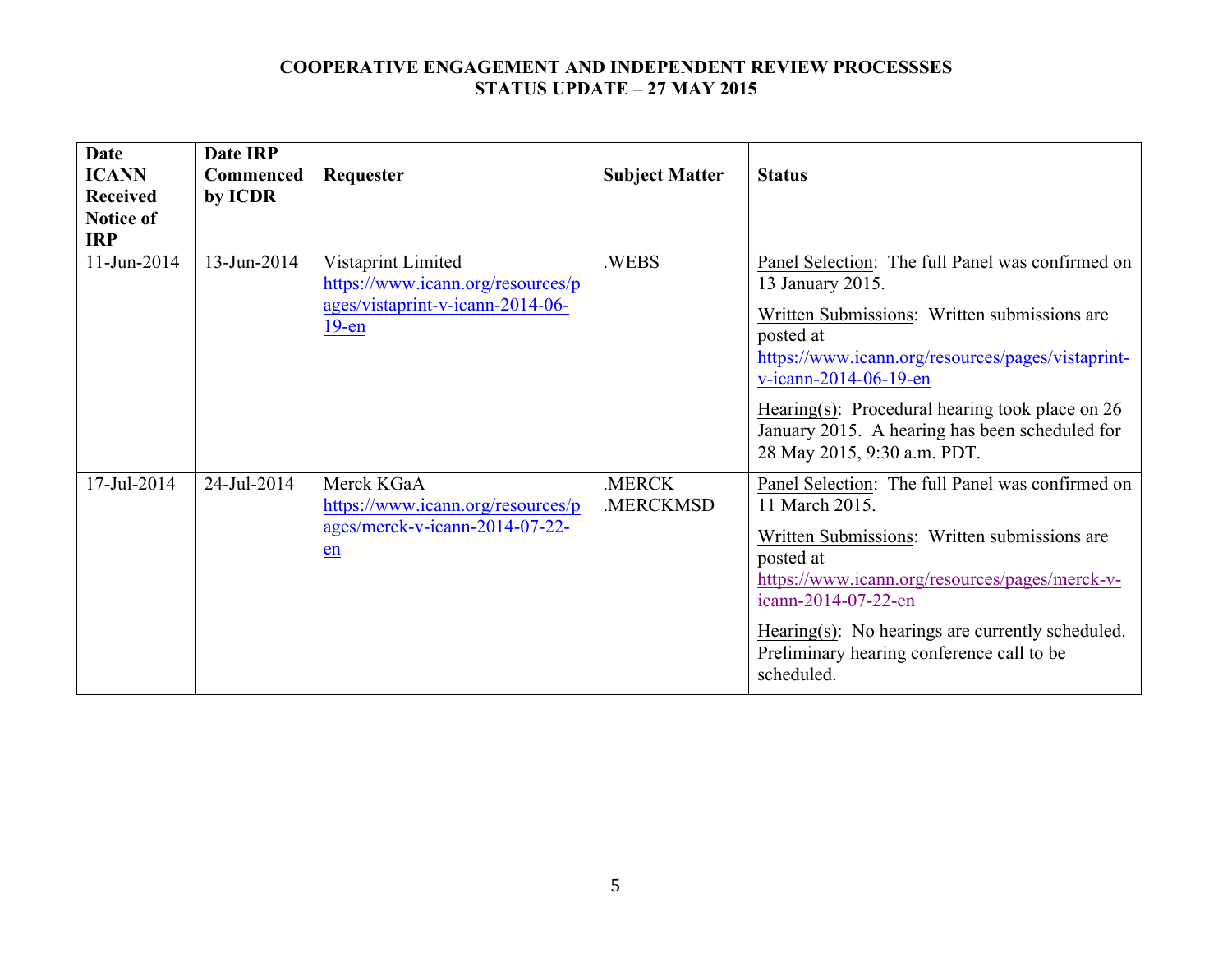| <b>Date</b><br><b>ICANN</b><br><b>Received</b><br><b>Notice of</b><br><b>IRP</b> | Date IRP<br><b>Commenced</b><br>by ICDR | Requester                                                                                                | <b>Subject Matter</b> | <b>Status</b>                                                                                                                                                                                                                                                                                                                      |
|----------------------------------------------------------------------------------|-----------------------------------------|----------------------------------------------------------------------------------------------------------|-----------------------|------------------------------------------------------------------------------------------------------------------------------------------------------------------------------------------------------------------------------------------------------------------------------------------------------------------------------------|
| 21-Sept-2014                                                                     | 22-Sept-2014                            | Dot Registry, LLC<br>https://www.icann.org/resources/p<br>ages/dot-registry-v-icann-2014-09-<br>$25$ -en | .INC<br>.LLC<br>.LLP  | Panel Selection: The full Panel was confirmed on<br>5 February 2015.<br>Written Submissions: Written submissions are<br>posted at<br>https://www.icann.org/resources/pages/dot-<br>registry-v-icann-2014-09-25-en<br>Hearing(s): Procedural hearing took place on 19<br>February 2015; no further hearings currently<br>scheduled. |
| 8-Oct-2014                                                                       | 13-Oct-2014                             | Donuts Inc.<br>https://www.icann.org/resources/p<br>$ages/donuts-v-icann-2014-10-13-$<br>en              | .RUGBY<br>.SPORTS     | Panel Selection: The full Panel was confirmed on<br>7 April 2015.<br>Written Submissions: Written submissions are<br>posted at<br>https://www.icann.org/resources/pages/donuts-v-<br>icann-2014-10-13-en<br>Hearing(s): No hearings are currently scheduled.                                                                       |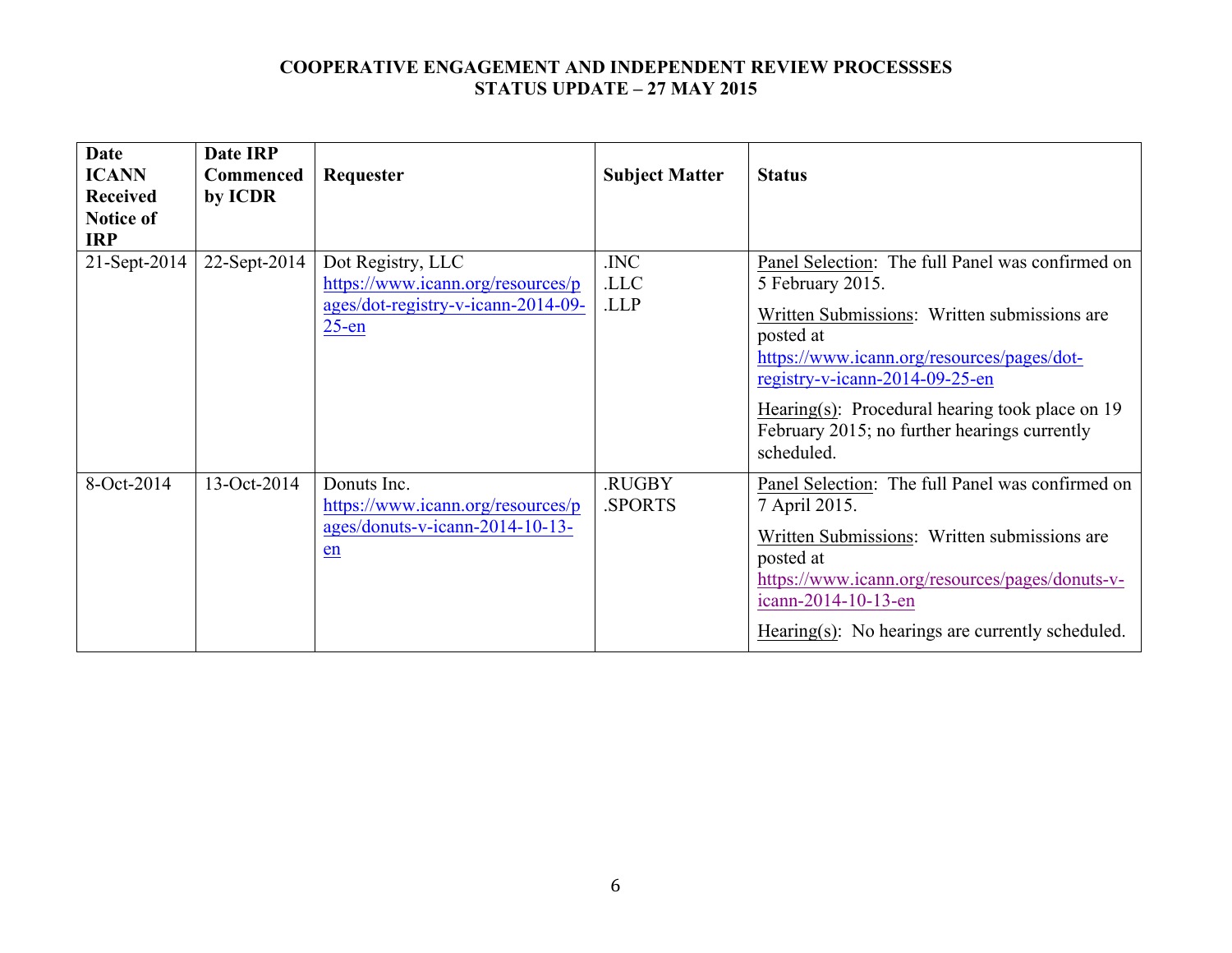| Date<br><b>ICANN</b><br><b>Received</b><br><b>Notice of</b><br><b>IRP</b> | <b>Date IRP</b><br><b>Commenced</b><br>by ICDR | Requester                                                                                                                     | <b>Subject Matter</b>                           | <b>Status</b>                                                                                                                                                                    |
|---------------------------------------------------------------------------|------------------------------------------------|-------------------------------------------------------------------------------------------------------------------------------|-------------------------------------------------|----------------------------------------------------------------------------------------------------------------------------------------------------------------------------------|
| 5-Dec-2014                                                                | 8-Dec-2014                                     | <b>Gulf Cooperation Council</b><br>https://www.icann.org/resources/p<br>ages/gcc-v-icann-2014-12-06-en                        | .PERSIANGULF                                    | Panel Selection: Emergency Panelist appointed<br>on 10 December 2014; the two parties have<br>selected Panelists, who are now in the process of<br>selecting the third Panelist. |
|                                                                           |                                                |                                                                                                                               |                                                 | Written Submissions: Written submissions are<br>posted at<br>https://www.icann.org/resources/pages/gcc-v-<br>icann-2014-12-06-en                                                 |
|                                                                           |                                                |                                                                                                                               |                                                 | Hearing(s): Hearing on Request for Interim<br>Relief took place on 23 December 2014; no<br>further hearings are currently scheduled.                                             |
| 10-Mar-2015<br>(.HOTEL)                                                   | 12-Mar-2015                                    | Despegar Online SRL; Donuts,<br>Inc. Spring McCook, LLC;<br>Famous Four Media Limited-dot                                     | HOTEL, .ECO<br>[consolidated on<br>12 May 2015] | Panel Selection: The parties have selected two<br>Panelists, who are now in the process of selecting<br>the third Panelist.                                                      |
| 13-Mar-2015<br>(ECO)                                                      |                                                | Hotel Limited; Fegistry, LLC; and<br>Radix FZC (.HOTEL) and Little<br>Birch, LLC and Minds + Machines<br>Group Limited (.ECO) |                                                 | Written Submissions: The written submissions<br>are posted at<br>https://www.icann.org/resources/pages/various-v-<br>icann-2015-03-16-en.                                        |
|                                                                           |                                                |                                                                                                                               |                                                 | Hearing(s): Both IRPs were recently filed on $10$<br>March 2015 and 24 March 2014 and consolidated<br>on 12 May 2015; no hearings have been<br>scheduled.                        |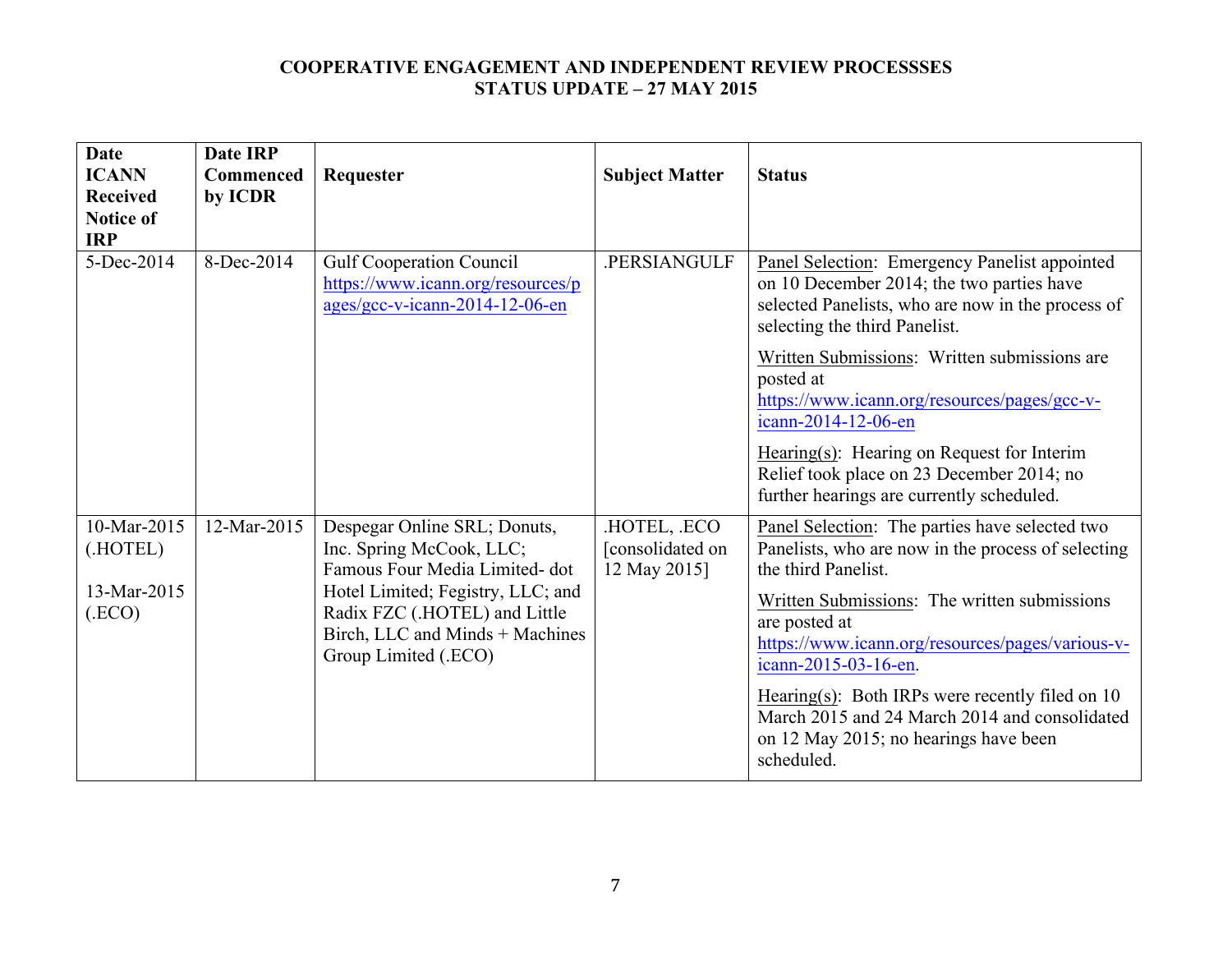| Date<br><b>ICANN</b><br><b>Received</b><br><b>Notice of</b><br><b>IRP</b> | Date IRP<br><b>Commenced</b><br>by ICDR | Requester         | <b>Subject Matter</b> | <b>Status</b>                                                                                                                                                                                                                                                                                                                                                 |
|---------------------------------------------------------------------------|-----------------------------------------|-------------------|-----------------------|---------------------------------------------------------------------------------------------------------------------------------------------------------------------------------------------------------------------------------------------------------------------------------------------------------------------------------------------------------------|
| 19-Mar-2015                                                               | 24-Mar-2015                             | Dot Sport Limited | SPORT.                | Panel Selection: The two parties have selected<br>Panelists, who are now in the process of selecting<br>the third Panelist.<br>Written Submissions: The written submissions<br>will be posted on<br>https://www.icann.org/resources/pages/accountab<br>ility/irp-en.<br>$Hearing(s)$ : No hearings have been scheduled.                                       |
| 24-Mar-2015                                                               | 7-Apr-2015                              | Corn Lake, LLC    | .CHARITY              | Panel Selection: The two parties have selected<br>Panelists, who are now in the process of selecting<br>the third Panelist.<br>Written Submissions: The written submissions<br>will be posted on<br>https://www.icann.org/resources/pages/accountab<br>ility/irp-en.<br>Hearing(s): IRP recently filed on $7$ April 2015; no<br>hearings have been scheduled. |